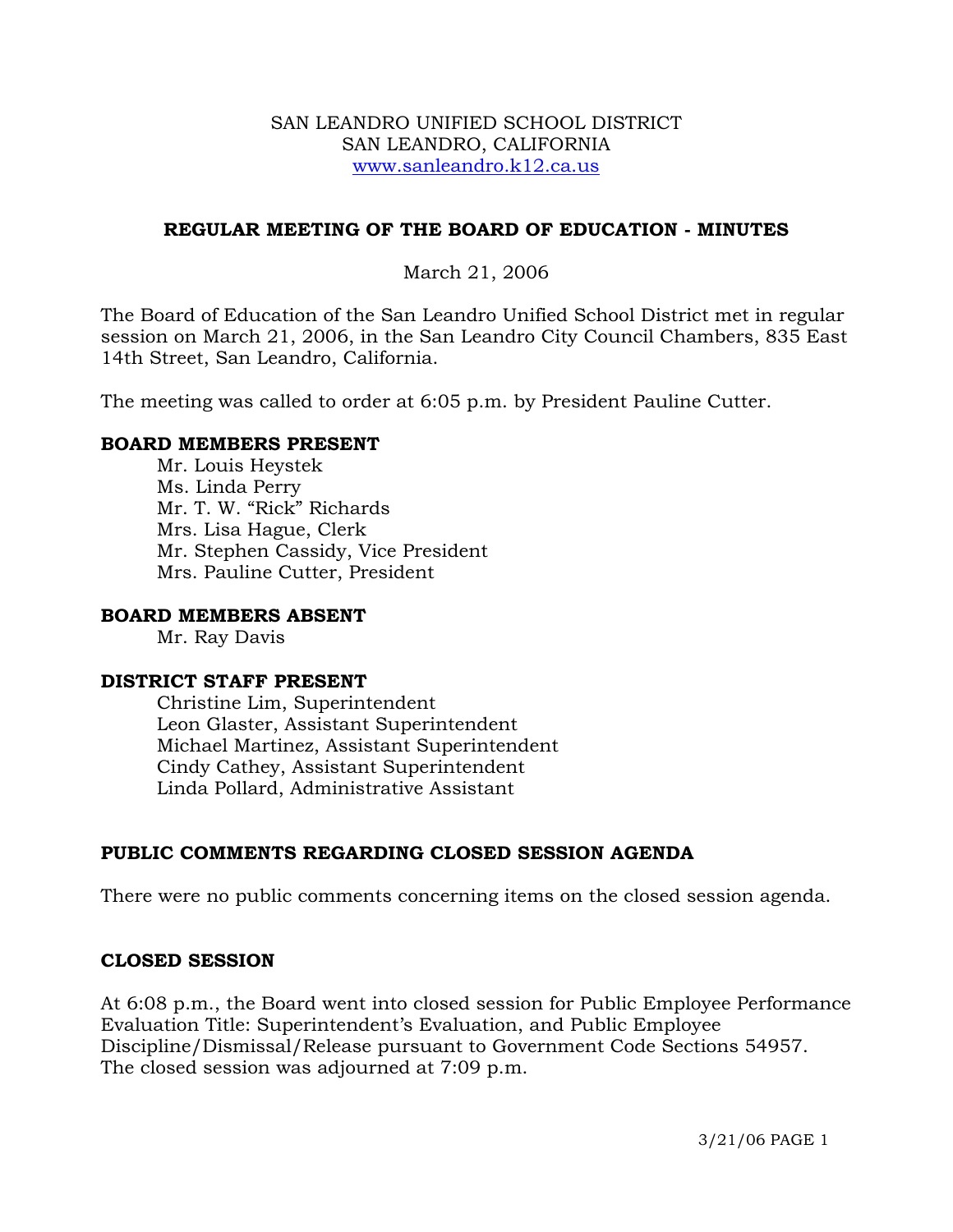The Board returned to open session at 7:12 p.m. with the Pledge of Allegiance to the Flag. President Cutter said the Board had been in closed session and no action was taken.

#### **APPROVAL OF AGENDA**

On a motion made by Mr. Richards and seconded by Ms. Perry, the Board approved the agenda for the regular meeting of March 21, 2006, by a 6-0 vote. Trustee Davis was absent.

**REPORTS** Student Representatives' Reports : San Leandro High School student representative, Alison Zhao, updated the Board on the following activities at the high school: The California High School Exit Exam (CAHSEE) has begun, San Leandro Unified Band Festival will be on March 23 in the high school gym at 7 p.m., Junior Prom tickets are on sale, Interact participated in a St. Patrick's Day parade in Castro Valley, and ASB recently served at the St. Leander's "Corn Beef Feed" and raised \$200 for the ASB fund. A new program will be beginning in April where 8th grade students can shadow a high school upper classman for the first half of the day; John Muir students are scheduled for Tuesdays, and Bancroft students are scheduled for Thursdays. This new program will help 8th grade students become acquainted with the "Pirate Community." Baseball and softball are in full swing, despite a lull due to the "rainy" whether.

> President Cutter asked how the "shadowing program" worked. Ms. Zhao explained that the parents of the scheduled 8th grade students drop them off, they meet those high school students who have signed up to participate, there is an opening ceremony, and then they shadow their high school guides to their first and second block.

Parks & Recreation Commission Report: Dean Koenig, San Leandro Unified School District Representative, updated the Board on the progress of the Washington Manor Pool with anticipated completion by the end of the summer. As a way to give the commissioners an opportunity to see how and who is using our city parks, a parks' accountability program had been established whereby each commissioner would be responsible to visit two or three parks in a three month period to see how it was being used, what was working, maintenance etc., resulting in each commissioner spending a total of three months with each park within a two-year period of time. He encouraged Board members to let him know of any concerns, or if there was anything they would like to see at the parks. A Cherry

3/21/06 PAGE 2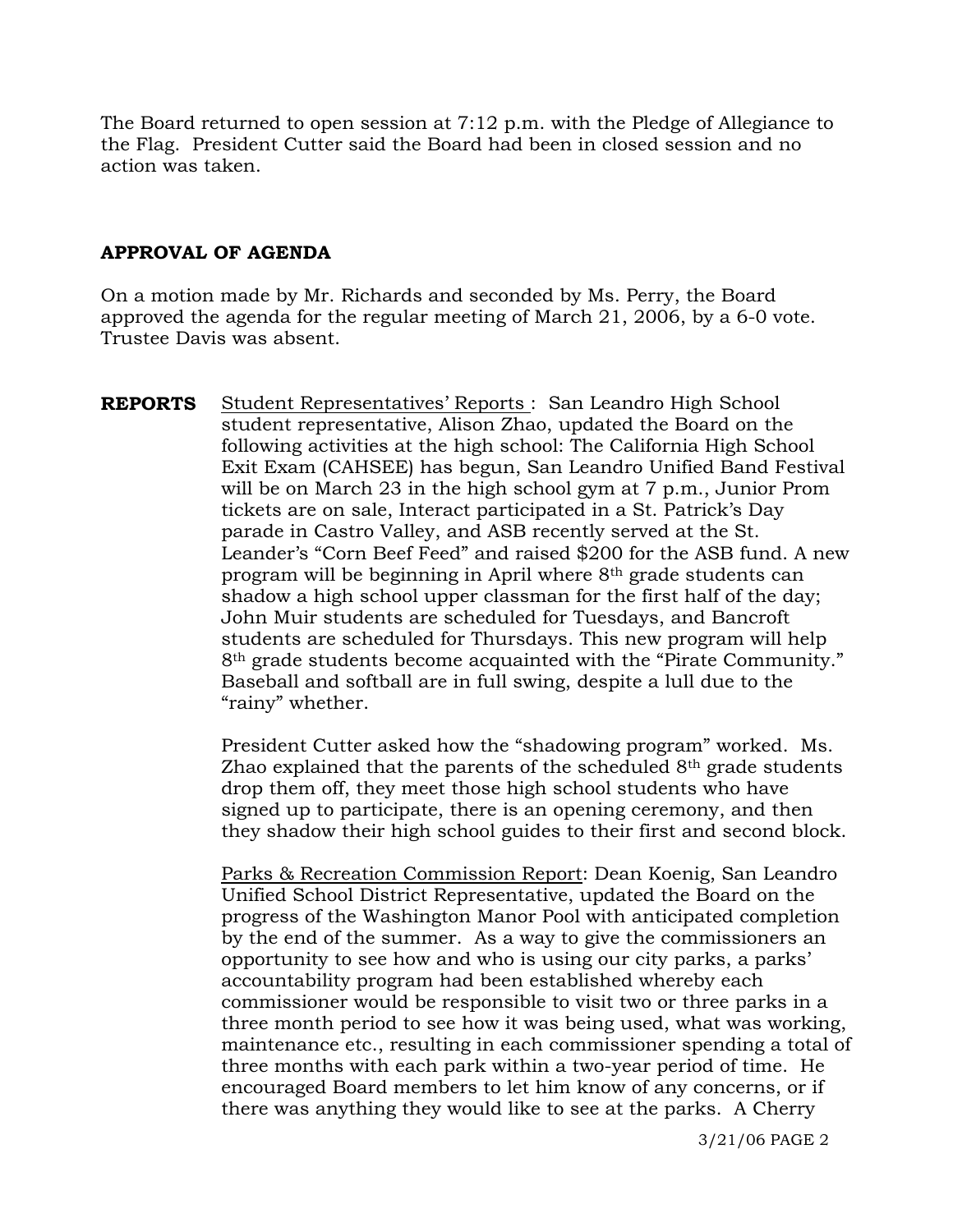Festival Committee has been formed to develop a framework, so that it would be in place, for a possible fall 2007 festival should funds become available or enough revenue can be generated to operate on its own, and if the City should decide to reinstate it, adding that they would want the school district to participate in some way.

Youth Advisory Committee Report: Representative Tiffany Kuang reported that the student-planned and operated Youth Summit met February 2, 2006. The topic was "How to be Happy" focusing on health awareness. A yoga instructor and professor were some of the guest speakers, and included a raffle and door prizes. Planning for recruitment has begun and members will be participating in the local egg hunt on April 15.

# **PRESENTATIONS**

- \* Certificates of Commendation were presented to the following SkillsUSA/VICA (Vocational Industrial Clubs of America) Regional Competition Secondary Division Winners:
	- y Luis Jimenez Auto Collision Repair Gold Medal Winner
	- Daniel Guerrero Construction Technology Silver Medal Winner
- \* Certificates of Commendation were presented to the following California State Distributive Education Clubs of America (DECA) Career Development Conference Winners:

Individual Series Events – Written Exam Top 10

- Sarah Gates
- Jenna Johnston
- Dennis Ho

Individual Series Events – Role Play Top 10

- Aaron Morris-Talley
- Zakaria Alsaidai

# **OVERALL FINALISTS**

Individual Series Events – Overall Top 8

- Kim Dela Cruz
- Amy Fong

Written Projects – Overall Top 8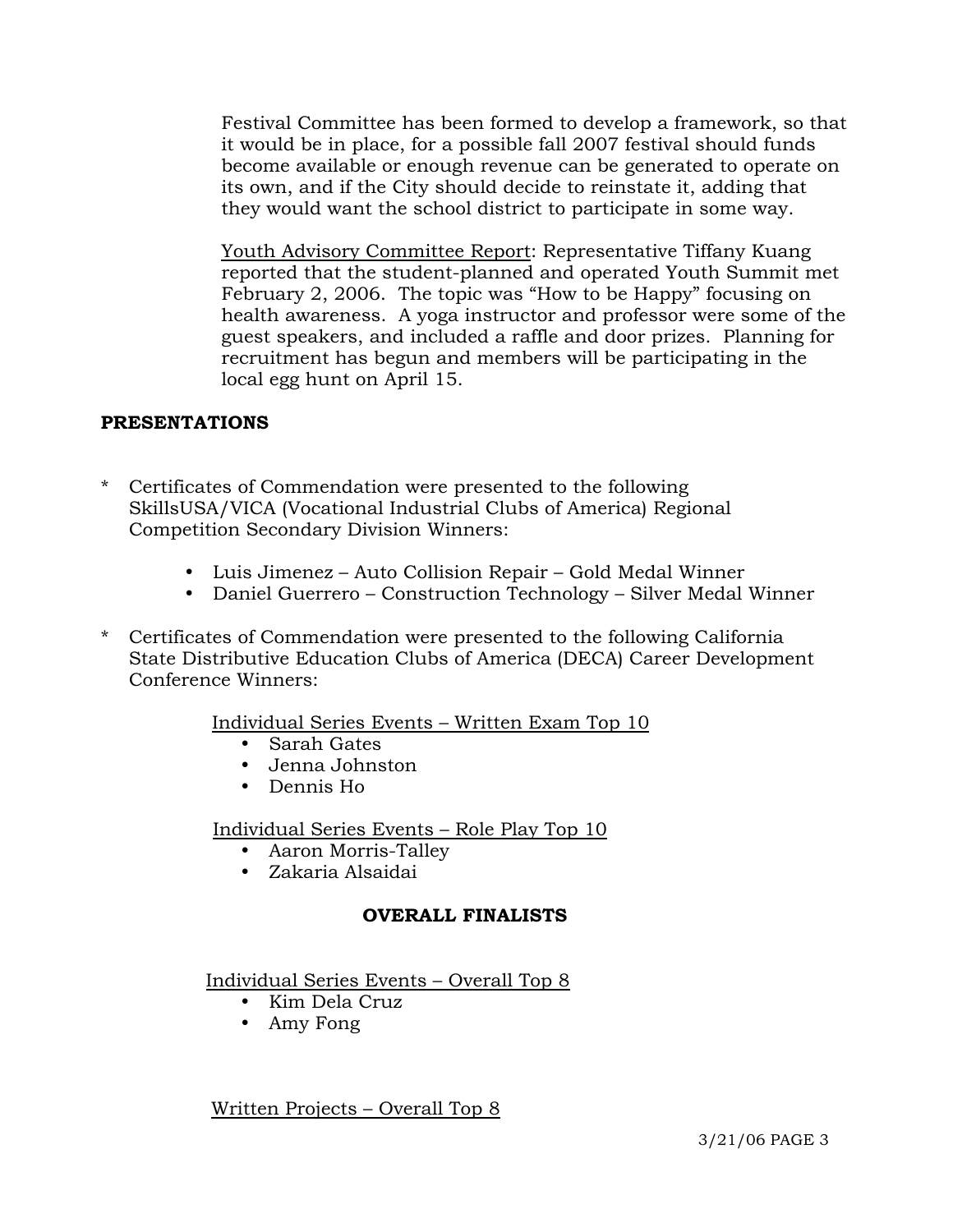- Shanna Davilier
- Kim Dela Cruz
- Vanessa Rivera
- Amy Fong
- Theresa Lazatin
- Maria San Antonio
- Latoya Hall Qualified for International Competition
- Javier Tellez Qualified for International Competition

## Written Projects – Third Place

- Michelle Garcia Qualified for International Competition
- Joahanna Visperas Qualified for International Competition
- Riana Feemster Qualified for International Competition

# **PUBLIC TESTIMONY ON NON-AGENDA ITEMS**

San Leandro Unified School District Management Association (SLUSDMA) President Debbie Wong and John Muir Middle School Principal Belen Magers recognized and honored Superintendent Lim for her outstanding service and winner of the Association of California School Administrators (ACSA) statewide Valuing Diversity Award. Ms. Magers explained that each year, ACSA bestows 19 job-alike Administrator of the Year awards and five distinctive awards on educational leaders whose work goes above and beyond to positively impact the students of California. Ms. Lim will be recognized at the Region 6 Awards Dinner on March 31. She will also be honored during ACSA's Annual Conference, November 2-4, in San Diego.

# **REPORTS**

- 1) Correspondence Clerk Hague reported receipt of the following emails from Heidi Finger regarding the Airport Master Plan; from Jane Weisbin, regarding safe schools; from Susan Bonoff regarding graduation requirements; from Rachel Richman regarding the California Chemical Policy Symposium; from Mary Styner regarding the state DECA results, and from Mike McMahon regarding Board member resources.
- 2) Superintendent's Report Superintendent Lim announced that the March issue of *Bridging Communication* had been distributed to all District staff. It will be on the District website and sent to our "Friends of San Leandro Schools" (various community leaders). She congratulated Lincoln Principal Kit Oase and staff for a very successful WASC and "hopefully" a positive certification and thanked him for providing the leadership that he has provided Lincoln since he has been there. She also announced that the Band Festival will be on March 23, at San Leandro High School gym, 7 p.m. Ms. Lim also thanked SLUSDMA for the recognition.
- 3) Board Committee Reports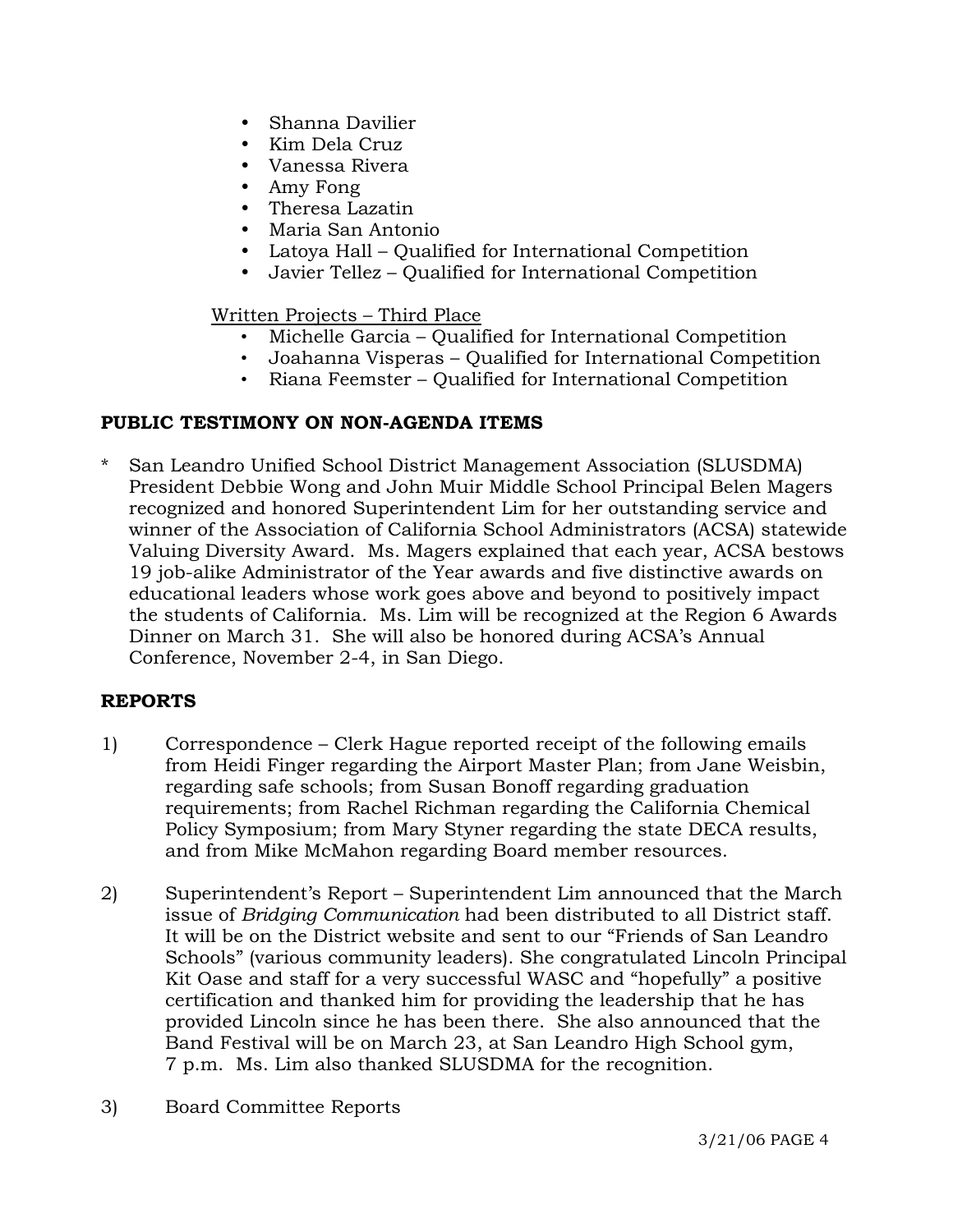• Communication-Ms. Perry reported that the committee met, along with Communication Outreach Specialist Barbara Reynolds, on March 17 and discussed the information pieces for the San Leandro Times, and some protocols for a ListServ system they would be piloting before bringing it back to the Board. Mr. Cassidy added that in an effort to be "proactive" with regards to reporting "good news" about the District, he encouraged the Board to email the committee with any newsworthy information.

 Mrs. Cutter praised Communication Outreach Specialist Barbara Reynolds for her outstanding work, through the Communication Committee, and that she was greatly appreciated.

- Finance Mr. Richards reported that the committee met on March 13. The committee postponed the discussion regarding the 2nd Interim which was before the Board tonight. However, they did discuss the District's long-term debt refinancing proposal with Ruth Alahydoian from Kelly, Northcross, and Nobriga (KNN). The committee has asked for additional information before it is brought forward to the Board.
- 4) Board Representatives' Reports
	- Alameda County School Boards Assn. Ms. Perry reported that the committee met on March 16. They had a very enlightening discussion with Byron Benton, training director for the IBW Apprenticeship Program, who shared how this program can benefit K-12 education and give our students additional opportunities. The next meeting will be April 27, 7 pm, in the Alameda County Board room, where student board members will be honored.
	- San Leandro Collaborative Assistant Superintendent Mike Martinez reported on the March meeting, as Mr. Heystek was unable to attend. No action was taken, as there was not a quorum; however, they continued their discussion regarding the upcoming community event which will be at Bay Fair Center. They are considering two events: home safety and use of the internet including parent safe guards regarding monitoring student access to the internet. Having computers centrally located in the home was one of the suggestions. A police officer demonstrated how quickly predators can respond to students. The next meeting will be sometime in April.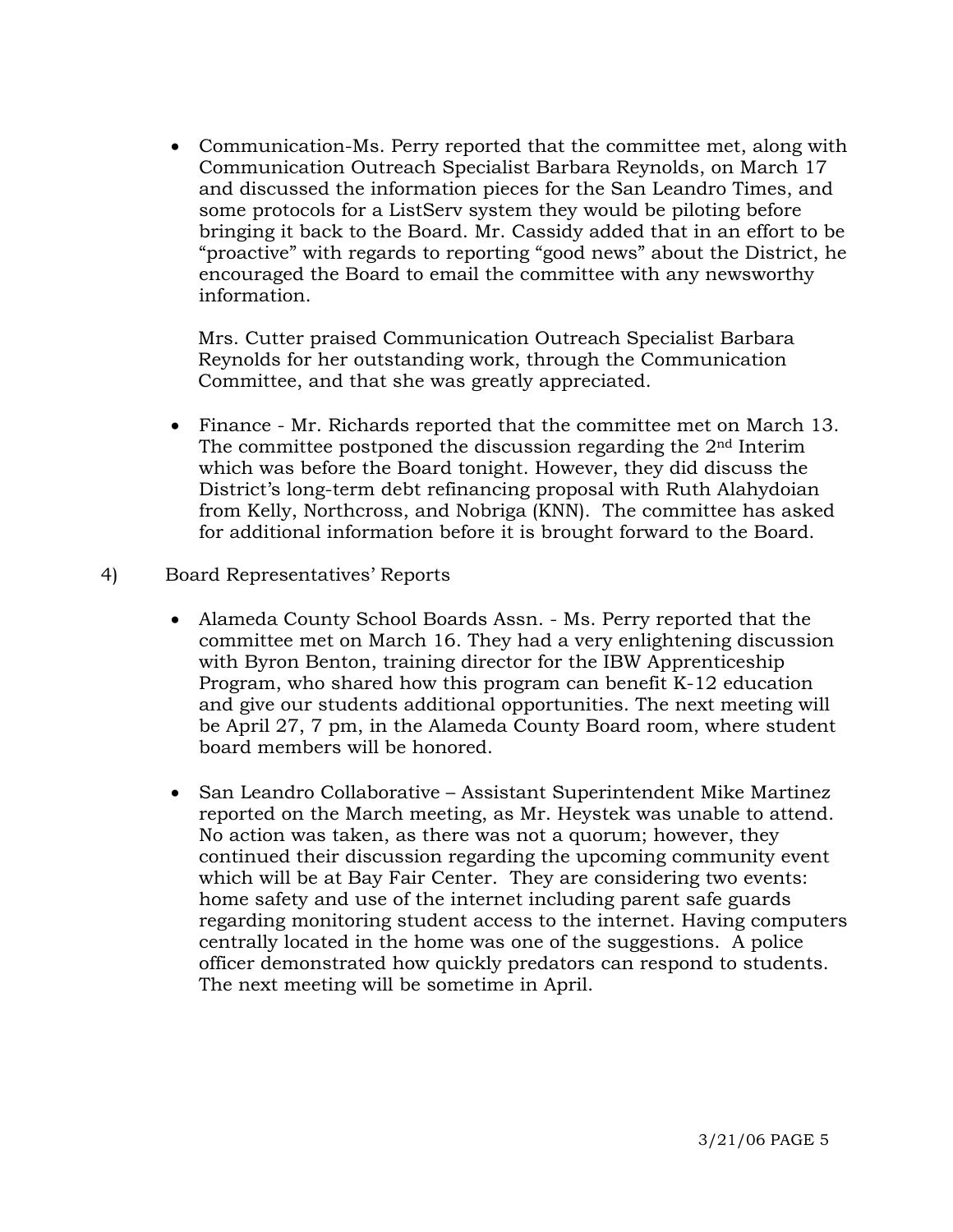# **CONSENT ITEMS**

## General Services

- 1.1-C Approval of Board Minutes February 22, 2006
- 1.2-C Approval of Board Minutes February 27, 2006

Human Resources

2.1-C Acceptance of Personnel Report

Educational Services

- 3.1-C Acceptance of Donations
- 3.2-C John Muir Tolerance Grant
- 3.3-C Summer School Locations

Business, Operations and Facilities

- 4.1-C Ratification of Payroll
- 4.2-C Approval of Bill Warrants
- 4.3-C Change Order No. 3 Portable Relocations to James Madison School

On a motion made by Ms. Perry and seconded by Mrs. Hague, the Board approved the consent items by a 6-0 vote. Mr. Davis was absent.

## **BOARD FACILITIES WORKSHOP #2**

At the Board Facilities/Technology Committee meeting on March 2, they reviewed and brought forward a scope of services for the following specific facility-related areas identified by the Board: educational program needs, overcrowding issues at the high school and middle schools, and modernization needs at all school sites, for Board consideration at the March 7 Board meeting. Tonight, representatives from Harris on Associates provided an update of the modernization & standards, and WLC Architects focused on the overcrowding issue at both the middle and high schools.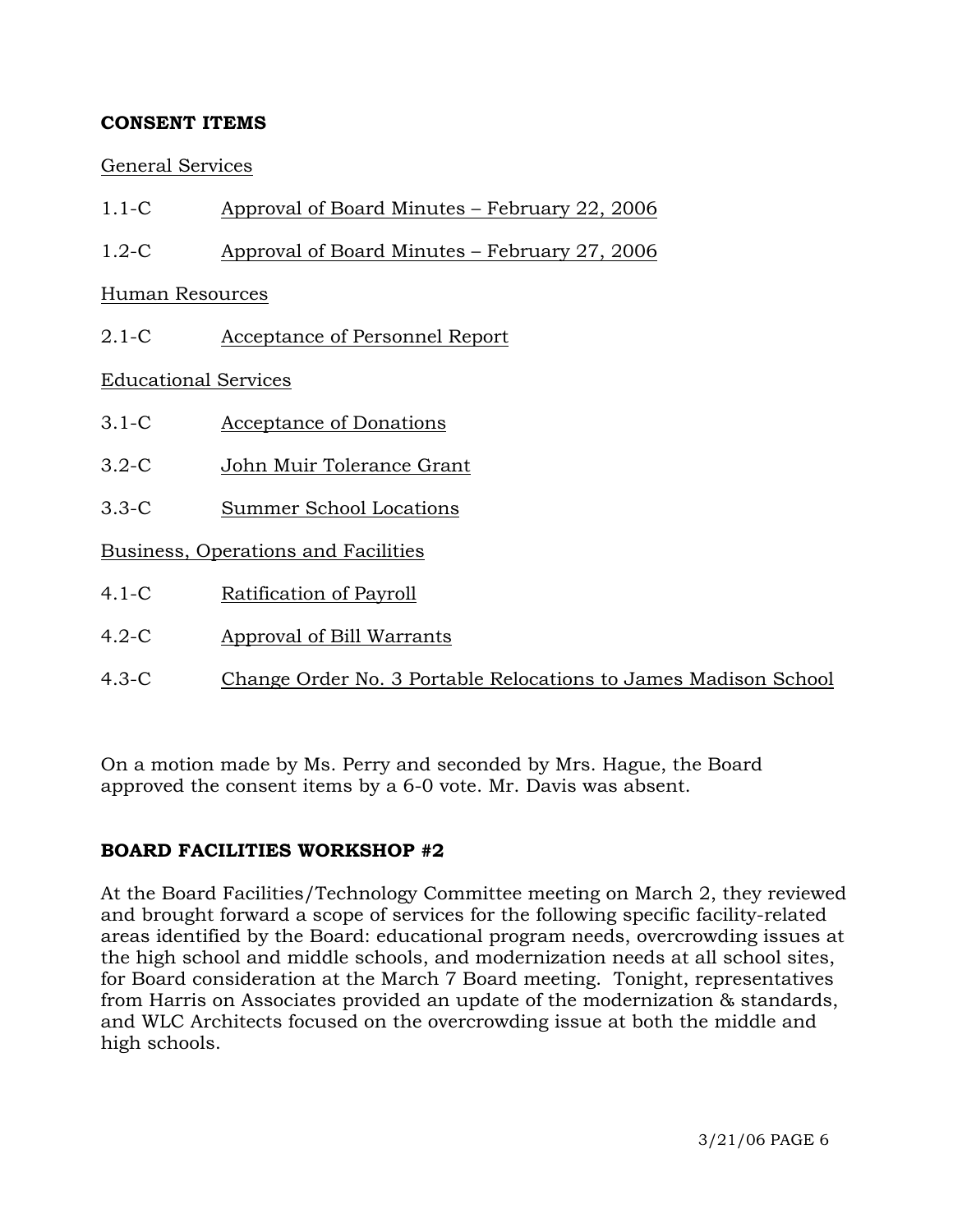Cindy Cathey explained that as part of the discussion to address overcrowding at the secondary sites, two meetings were scheduled. The first on March 7, included site administrators, and district office staff where nine options were discussed. At the March 14 meeting which included secondary teachers, site administrators, and district staff, nine options were reduced to the following five options: Retain one high school; new 7-12 alternative education school, new 9th grade high school, single K-8 school, and new 9-12 necessary small school (satellite campus).

Representatives from WLC Architects explained that because no single option alleviated the overcrowding at both the middle and high schools, they would be presenting five grouping alternatives (from the five options) and a cost analysis that they had developed, noting that comparative cost analysis for land acquisition, site development, furniture, fixtures and equipment costs were not included.

Prior to the discussion, Mr. Cassidy reiterated the importance of this being a collaborative effort, making sure that representatives from all of the District groups were included in this decision-making process, and suggesting that outside members of the district such as retired administrators, members of the business communities be invited to be part of those discussions.

To get a clearer picture of the five alternatives presented, the Board posed questions, concerns, and suggestions to the staff and the consultants regarding programmatic issues, cost estimates for land acquisitions, site develop, furniture, fixtures, and equipment, and site acquisitions, as well as possible site options already available such as Burrell Field, Madison/District Office, and Maintenance/Lincoln. Examining the PGE property next to the high school, and a joint use development with San Lorenzo Unified as a solution for the continuation school were also suggested.

Mrs. Hague was interested in the acreage required for some of the options, and the vision for the satellite campus in terms of programs etc.

Mr. Heystek felt that some attention should be devoted to elementary overcrowding i.e. Wilson Elementary School, which rivals the size of the middle schools, and suggested possible attendance boundary changes as a way to alleviate the overcrowding.

Ms Perry wanted to know how extracurricular activities, and sports, etc. would be addressed with the site configurations being proposed.

Mr. Richards would like see the strengths and weaknesses of each of the proposed alternatives discussed as well as identifying ways to mitigate the weaknesses.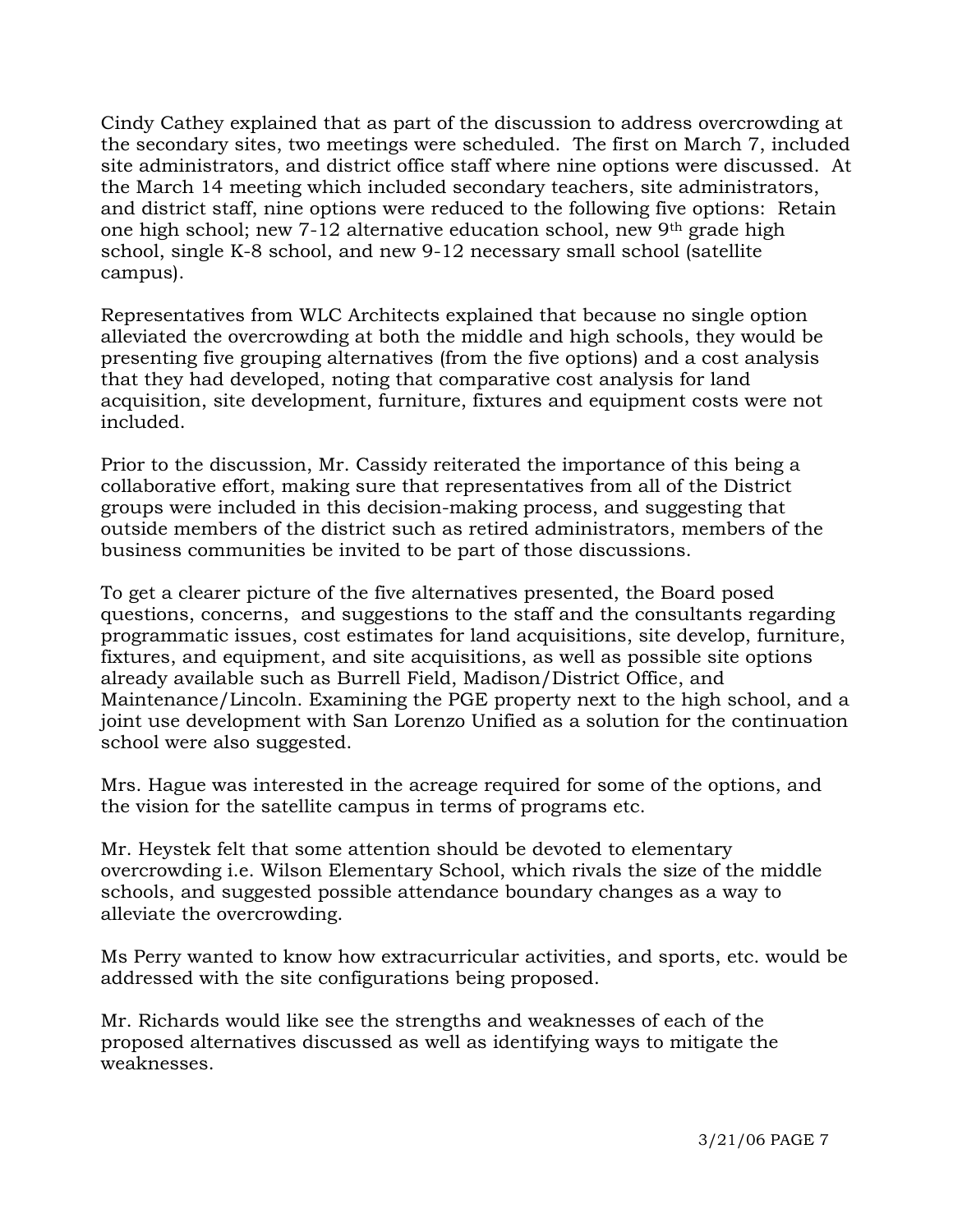Mrs. Hague suggested looking at the feasibility of continuing to have Garfield Elementary School designated as a year round school, consider a joint use gymnasium with the City, and look into what it would take to meet the needs of the students should we retain one 2500-student high school.

Exploring programmatic options, inviting all unions, retaining one 2500-student high school, combining District Office with a new constructed site, strengths and weaknesses of each proposed options, will be addressed at the Special Board Facilities Workshop #3 on March 27.

Later down the road, Mr. Cassidy would like to explore a joint use gymnasium and performing arts center with the City.

## **Reconvene to Open Session**

The Board took a break at 9 p.m. and reconvened 9:06 p.m.

#### **ACTION ITEMS**

#### Business, Operations and Facilities

#### 4.1-A Second Interim Report, Fiscal Year 2005/2006

Business Manager Bruce Colby presented the Second Interim Report for 2005/2006. The report updated the financial position of the District as reported in the First Interim budget report, and included documentation that the District could maintain a 3% reserve for a three-year period (multi-year projection). He briefly reviewed the revenue projections, updated the expenditures and uses, Categorical and other funds, accounting adjustments, and the multiyear projections, adding that all funds were balanced, Board action was required to balance the General Fund in future years, and the General Fund unrestricted has minimal available reserves. He cautioned the Board that the final state budget could negatively impact future year projections based upon how funds are allocated, making it a challenging year for the District next year.

Mr. Cassidy asked some clarifying questions regarding the decline in projected ADA being too optimistic, the possible impact the FAME Charter School might have by drawing more students away from the District next year, and employee salary increases for 2006/07.

On a motion made by Mr. Richards and seconded by Mrs. Hague, the Board approved the Second Interim Report for 2005/2006 by 6-0 vote. Trustee Davis was absent.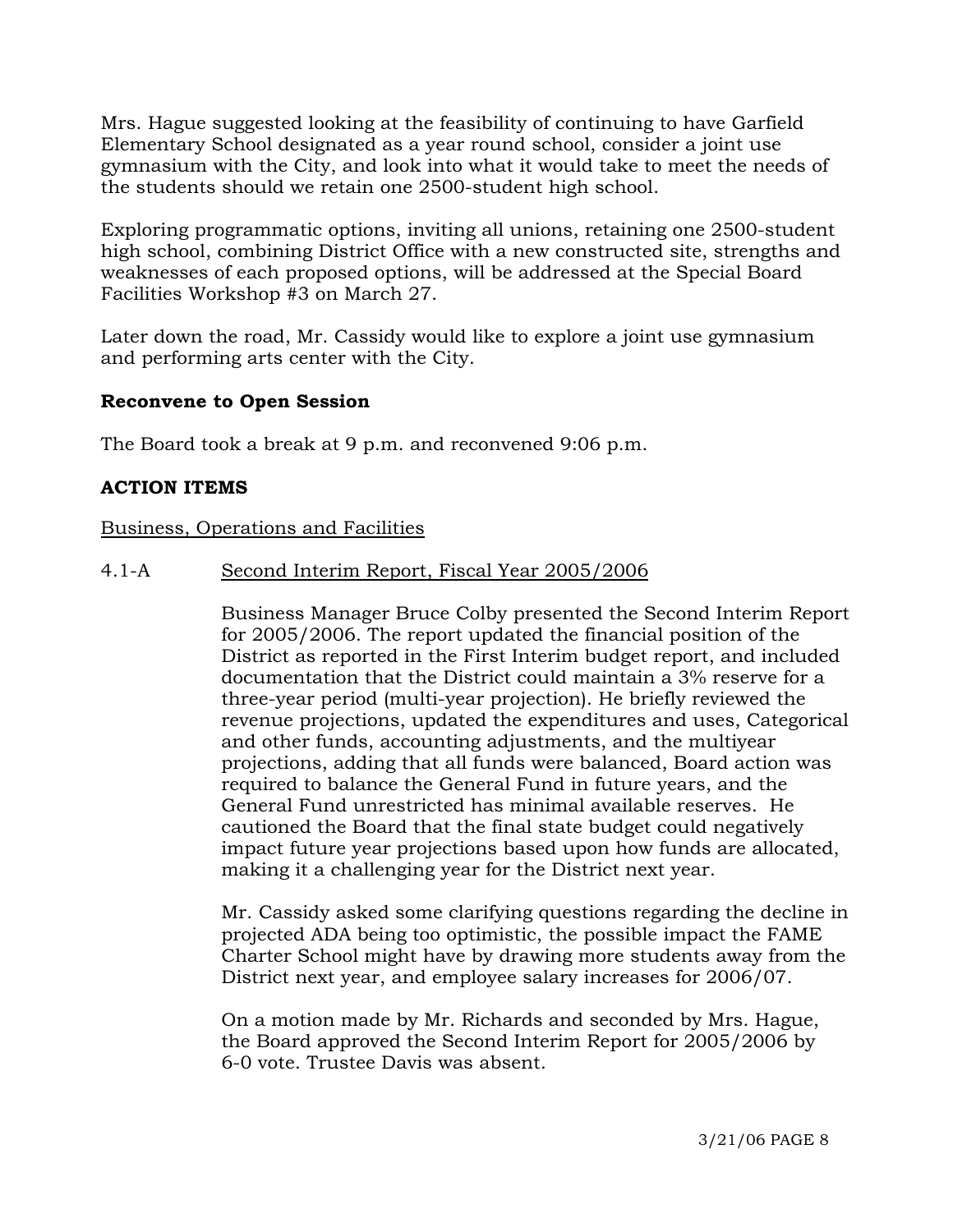### **INFORMATION ITEMS**

#### Business, Operations and Facilities

#### 4.1-I Miscellaneous Receipts

Miscellaneous receipts in the amount of \$22,718,108.25 have been deposited in the Treasury of Alameda County.

#### **ADDITIONAL SUGGESTIONS AND COMMENTS FROM BOARD MEMBERS**

- Ms. Perry commended Garfield Elementary for the success of their Math and Science Fair. The Adult School had an Even Start Family Literacy Program night where certificates were given to those families who had participated in classroom visits, etc. A film on children's self-esteem was shown as a way of including the fathers. Lincoln's WASC report was very positive and strong, and both San Leandro High School and Lincoln should be commended for all the staff work that went into it.
- Mr. Cassidy was a guest speaker at McKinley's School Site Council Meeting last week, noting that with the purchase of an additional component for Edusoft, McKinley was able to give multi-tests throughout the year. He suggested that the District consider this flexibility, giving the teachers the options of administering multi-tests as they choose, focusing on different standards. He hoped that the Art and Music Measure A Fact Sheet would be available at the District Band Festival on March 23. He said that the facilities workshop this evening brought to mind the fact that had the District not closed Pacific High School, we would be looking at very different options, adding that, as we move forward, the Board should consider visiting other school districts who have some of our options we are considering in place such as a K-8 school or 9th grade school, so that we can make the best possible decisions for our school and community.
- Mrs. Cutter reminded the Board to send you their vacation schedule (she had already received Trustees Richards' and Hague's) so that she could bring forward the next year's Board Calandar for consideration. She said that she had written to several former district administrators informing them about Measure A and that Tom Himmelberg, Bob Nehls, Terry Beckham, and Pat Dickson had already responded. (She was still waiting to hear from Jim Bolar).